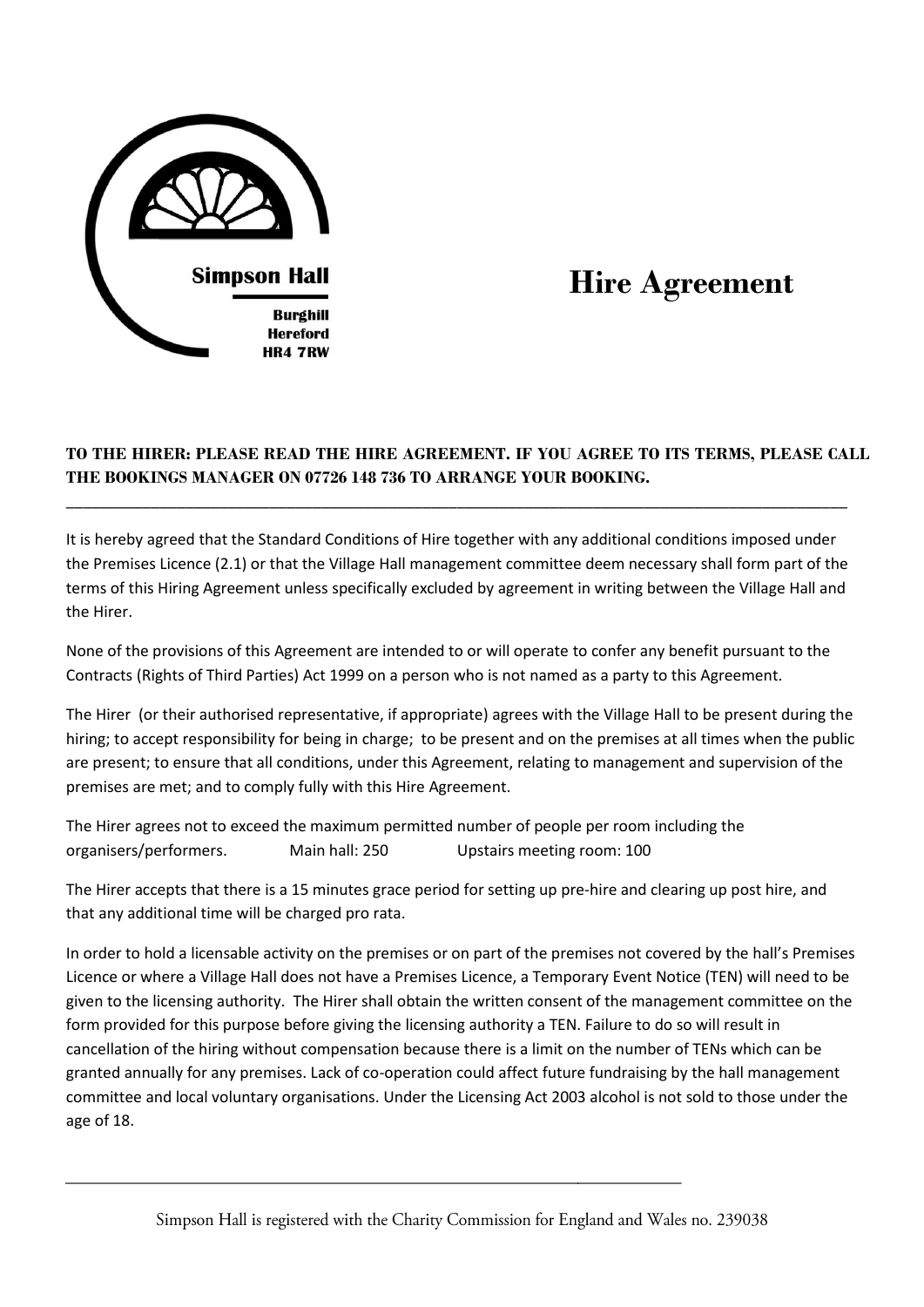# **Standard conditions of hire**

## 1. Age

The Hirer shall not be a person under 18 years of age.

## 2. Supervision

The Hirer shall, during the period of the hiring, be responsible for: supervision of the premises, the fabric and the contents; their care, safety from damage however slight or change of any sort; and the behaviour of all persons using the premises whatever their capacity, including proper supervision of car parking arrangements so as to avoid obstruction of the highway. As directed by the Hall Secretary, the Hirer shall make good or pay for all damage (including accidental damage) to the premises or to the fixtures, fittings or contents and for loss of contents.

## 3. Use of premises

The Hirer shall not use the premises (including the car park if any) for any purpose other than that described in the Hiring Agreement and shall not sub-hire or use the premises or allow the premises to be used for any unlawful or unsuitable purpose or in any unlawful way nor do anything or bring onto the premises anything which may endanger the same or render invalid any insurance policies in respect thereof nor allow the consumption of alcohol thereon without written permission.

## 4. Insurance and indemnity

(a) The Hirer shall be liable for:

(i) the cost of repair of any damage (including accidental and malicious damage) done to any part of the premises including the curtilage thereof or the contents of the premises

(ii) all claims, losses, damages and costs made against or incurred by the village hall management committee, their employees, volunteers, agents or invitees in respect of damage or loss of property or injury to persons arising as a result of the use of the premises (including the storage of equipment) by the Hirer, and

(iii) all claims, losses, damages and costs made against or incurred by the village hall management committee, their employees, volunteers, agents or invitees as a result of any nuisance caused to a third party as a result of the use of the premises by the Hirer, and

subject to sub-clause (b), the Hirer shall indemnify and keep indemnified accordingly each member of the village hall management committee and the Village Hall's employees, volunteers, agents and invitees against such liabilities.

(b) The Village Hall shall take out adequate insurance to insure the liabilities described in sub- clauses (a)(i) above and may, in its discretion and in the case of non commercial hirers, insure the liabilities described in subclauses (a) (ii) and (iii) above. The village hall shall claim on its insurance for any liability of the Hirer hereunder but the Hirer shall indemnify and keep indemnified each member of the village hall management committee and the village hall's employees, volunteers, agents and invitees against (a) any insurance excess incurred and (b) the difference between the amount of the liability and the monies received under the insurance policy.

(c) Where the village hall does not insure the liabilities described in sub-clauses (a)(ii) and (iii) above, the Hirer shall take out adequate insurance to insure such liability and on demand shall produce the policy and current receipt or other evidence of cover to the village hall secretary. Failure to produce such policy and evidence of cover will render the hiring void and enable the hall secretary to rehire the premises to another Hirer.

The hall insurance does not cover the use of bouncy castles (inflatables). Hirers use them entirely at their own risk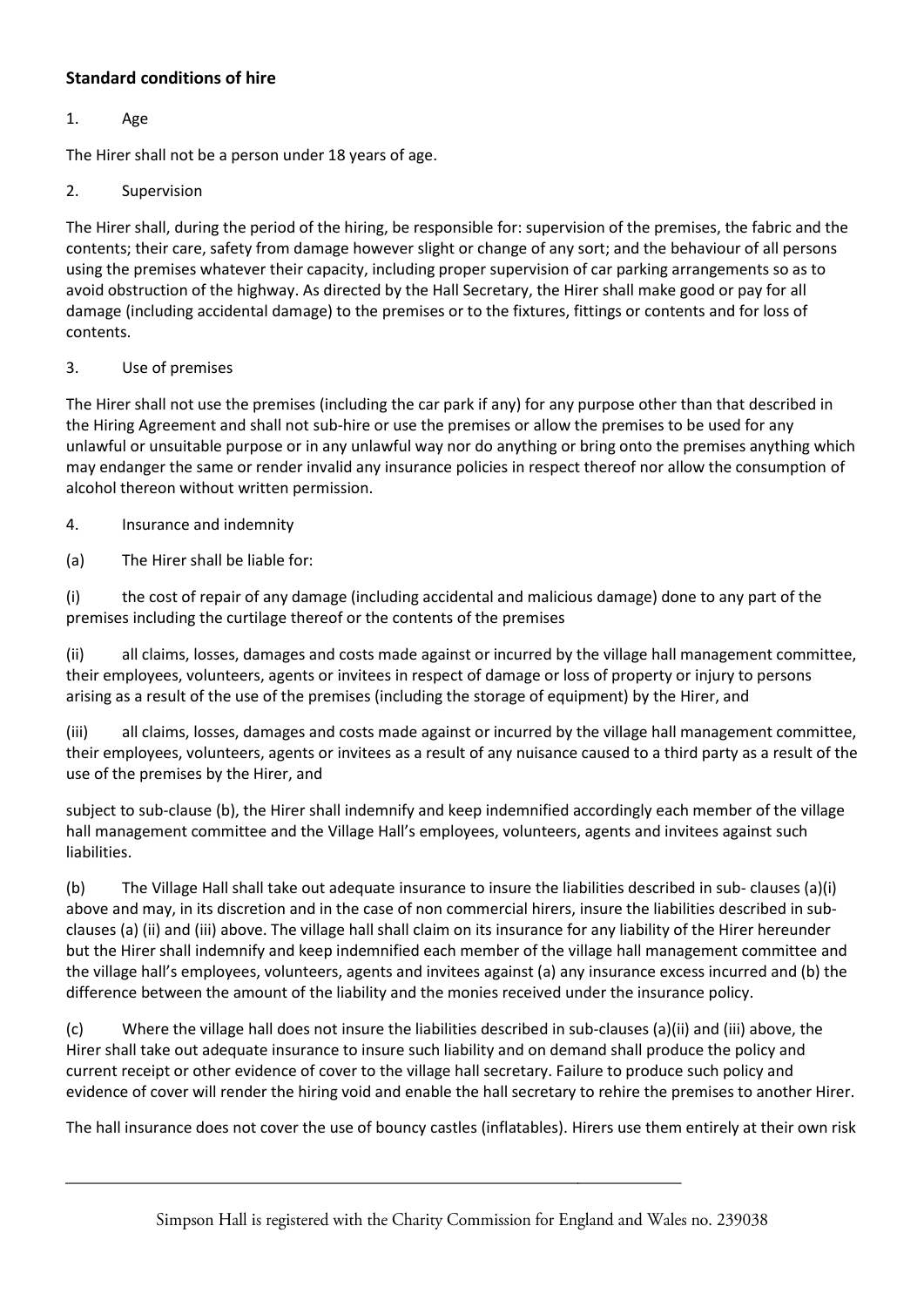The village hall is insured against any claims arising out of its own negligence.

## 5. Gaming, betting and lotteries

The Hirer shall ensure that nothing is done on or in relation to the premises in contravention of the law relating to gaming, betting and lotteries.

6. Music Copyright licensing: The hall does not have a licence with the Performing Right Society for the performance of copyright music or from Phonographic Performance Licence (PPL). The Hirer must hold the appropriate licence if required.

7. Film

Children shall be restricted from viewing age-restricted films classified according to the recommendations of the British Board of Film Classification. Hirers should ensure that they have the appropriate copyright licences for film.

8. The Simpson Hall has a Safeguarding Policy. Please see notice board in entrance hall for details

The Hirer shall ensure that any activities for children under eight years of age comply with the provisions of the Childcare Act 2006 and the Safeguarding Vulnerable groups Act 2006 and only fit and proper persons who have passed the appropriate Criminal Records Bureau checks should have access to the children. Checks may also apply where children over eight and vulnerable adults are taking part in activities. The Hirer shall provide the Village Hall management committee with a copy of their CRB check and Child Protection Policy on request.

## 9. Public safety compliance

The Hirer shall comply with all conditions and regulations made in respect of the premises by the Local Authority, the Licensing Authority, and the hall's Fire Risk Assessment or otherwise, particularly in connection with any event which constitutes regulated entertainment, at which alcohol is sold or provided or which is attended by children. The Hirer shall also comply with the hall's health and safety policy.

The Fire Service shall be called to any outbreak of fire, however slight, and details shall be given to the secretary of the management committee.

- (a) The Hirer acknowledges that they have received instruction in the following matters:
- The action to be taken in event of fire. This includes calling the Fire Brigade and evacuating the hall
- The location and use of fire equipment. (Include diagram of location when handing over keys.)
- Escape routes and the need to keep them clear.
- Method of operation of escape door fastenings.
- Appreciation of the importance of any fire doors and of closing all fire doors at the time of a fire.
- Location of the first aid box.

(b) In advance of any activity whether regulated entertainment or not the Hirer shall check the following items:

- That all fire exits are unlocked and panic bolts in good working order.
- That all escape routes are free of obstruction and can be safely used for instant free public exit.
- That any fire doors are not wedged open.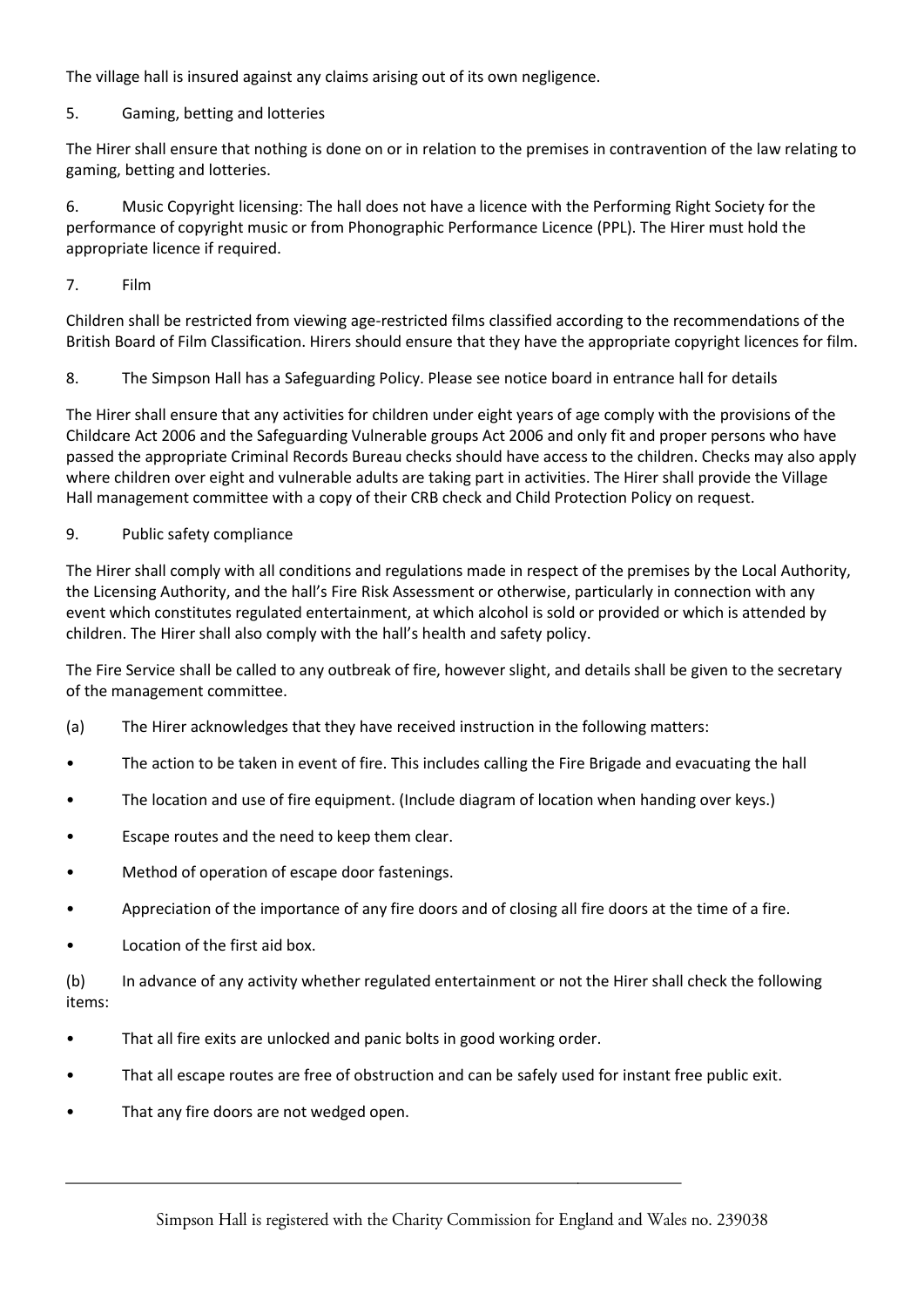- That exit signs are illuminated.
- That there is no obvious fire hazard on the premises.

• That emergency lighting supply illuminating all exit signs and routes are turned on during the whole of the time the premises are occupied (if not operated by an automatic mains failure switching device).

10. Noise

The Hirer shall ensure that the minimum of noise is made on arrival and departure, particularly late at night and early in the morning. The Hirer shall, if using sound amplification equipment, make use of any noise limitation device provided at the premises and comply with any other licensing condition for the premises.

## 11. Drunk and disorderly behaviour and supply of illegal drugs

The Hirer shall ensure that in order to avoid disturbing neighbours to the hall and avoid violent or criminal behaviour; care shall be taken to avoid excessive consumption of alcohol.

No illegal drugs may be brought onto the premises. Drunk and disorderly behaviour shall not be permitted either on the premises or in its immediate vicinity. Any person suspected of being drunk, under the influence of drugs or who is behaving in a violent or disorderly way shall be asked to leave the premises in accordance with the Licensing Act 2003.

#### 12. Health and hygiene

The Hirer shall, if preparing, serving or selling food, observe all relevant food health and hygiene legislation and regulations. In particular dairy products, vegetables and meat on the premises must be refrigerated and stored in compliance with the Food Temperature Regulations. The premises are provided with a refrigerator and thermometer.

#### 13. Electrical appliance safety

The Hirer shall ensure that any electrical appliances brought by them to the premises and used there shall be safe, in good working order, and used in a safe manner in accordance with the Electricity at Work Regulations 1989. Where a residual circuit breaker is provided the hirer must make use of it in the interests of public safety.

14. Stored equipment. The village hall accepts no responsibility for any stored equipment or other property brought on to or left at the premises, and all liability for loss or damage is hereby excluded. All equipment and other property (other than stored equipment) must be removed at the end of each hiring or fees will be charged for each day or part of a day at the hire fee per hiring until the same is removed.

The Village Hall may, use its discretion in any of the following circumstances:

(a) Failure by the Hirer either to pay any charges in respect of stored equipment due and payable or to remove the same within 7 days after the agreed storage period has ended.

(b) Failure by the Hirer to dispose of any property brought on to the premises for the purposes of the hiring. This may result in the village hall management committee disposing of any such items by sale or otherwise on such terms and conditions as it thinks fit, and charge the Hirer any costs incurred in storing and selling or otherwise disposing of the same.

#### 15. Smoking

The Hirer shall, and shall ensure that the Hirer's invitees, comply with the prohibition of smoking in public places provisions of the Health Act 2006 and regulations made thereunder. Any person who breaches this provision shall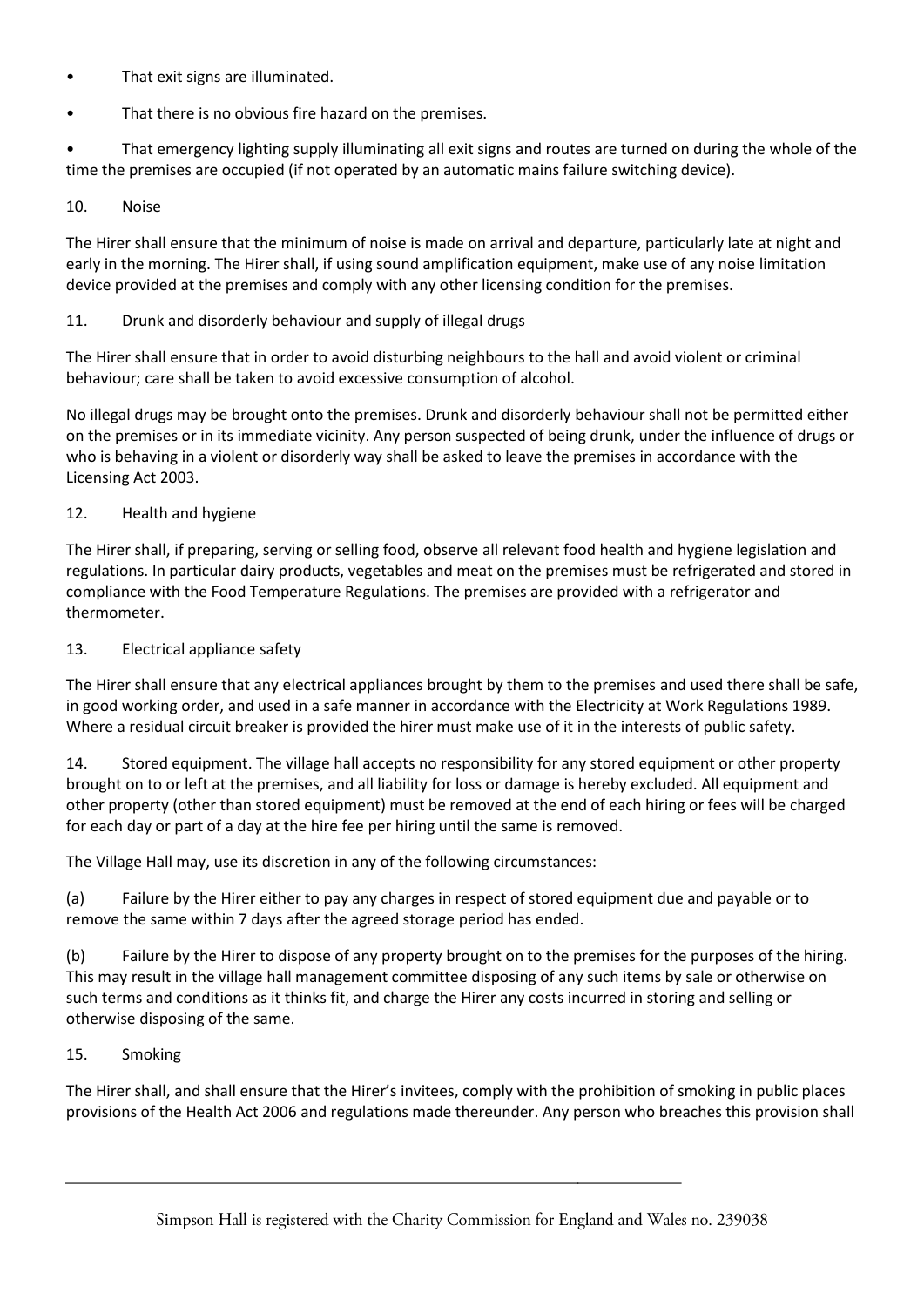be asked to leave the premises. The Hirer shall ensure that anyone wishing to smoke does so outside and disposes of cigarette ends, matches etc. in a tidy and responsible manner, so as not to cause a fire.

## 16. Accidents and dangerous occurrences

Any failure of equipment belonging to the Village Hall or brought in by the Hirer must also be reported as soon as possible. The Hirer must report all accidents involving injury to the public to a member of the village hall management committee as soon as possible and complete the relevant section in the village hall's accident book. Certain types of accident or injury must be reported on a special form to the Incident Contact Centre. The Village Hall Secretary will give assistance in completing this form and can provide contact details

17. Explosives and flammable substances The hirer shall ensure that:

(a) Highly flammable substances are not brought into, or used in any part of the premises and that

(b) No internal decorations of a combustible nature (e.g. polystyrene, cotton wool) shall be erected without the consent of the management committee. No decorations are to be put up near light fittings or heaters.

## 18. Heating

The Hirer shall ensure that no unauthorised heating appliances shall be used on the premises when open to the public without the consent of the management committee. Portable Liquefied Propane Gas (LPG) heating appliances shall not be used.

#### 19. Animals

The Hirer shall ensure that no animals (including birds) except guide dogs are brought into the premises, other than for a special event agreed to by the Village Hall. No animals whatsoever are to enter the kitchen at any time.

#### 20. Fly posting

The Hirer shall not carry out or permit fly posting or any other form of unauthorised advertisements for any event taking place at the premises, and shall indemnify and keep indemnified each member of the village hall's management committee accordingly against all actions, claims and proceedings arising from any breach of this condition. Failure to observe this condition may lead to prosecution by the local authority.

## 21. Sale of goods

The Hirer shall, if selling goods on the premises, comply with Fair Trading Laws and any code of practice used in connection with such sales. In particular, the Hirer shall ensure that the total prices of all goods and services are prominently displayed, as shall be the organiser's name and address and that any discounts offered are based only on Manufacturers' Recommended Retail Prices.

## 22. Cancellation

In the event of cancellation by the Hirer at more than 48 hours notice, the Hirer shall be entitled to a full refund. In the event of cancellation by the Hirer at less than 48 hours notice, the full hire amount is owing and non-refundable.

The Village Hall reserves the right to cancel this hiring by written notice to the Hirer in the event of:

(a) The premises being required for use as a Polling Station for a Parliamentary or Local Government election or by-election.